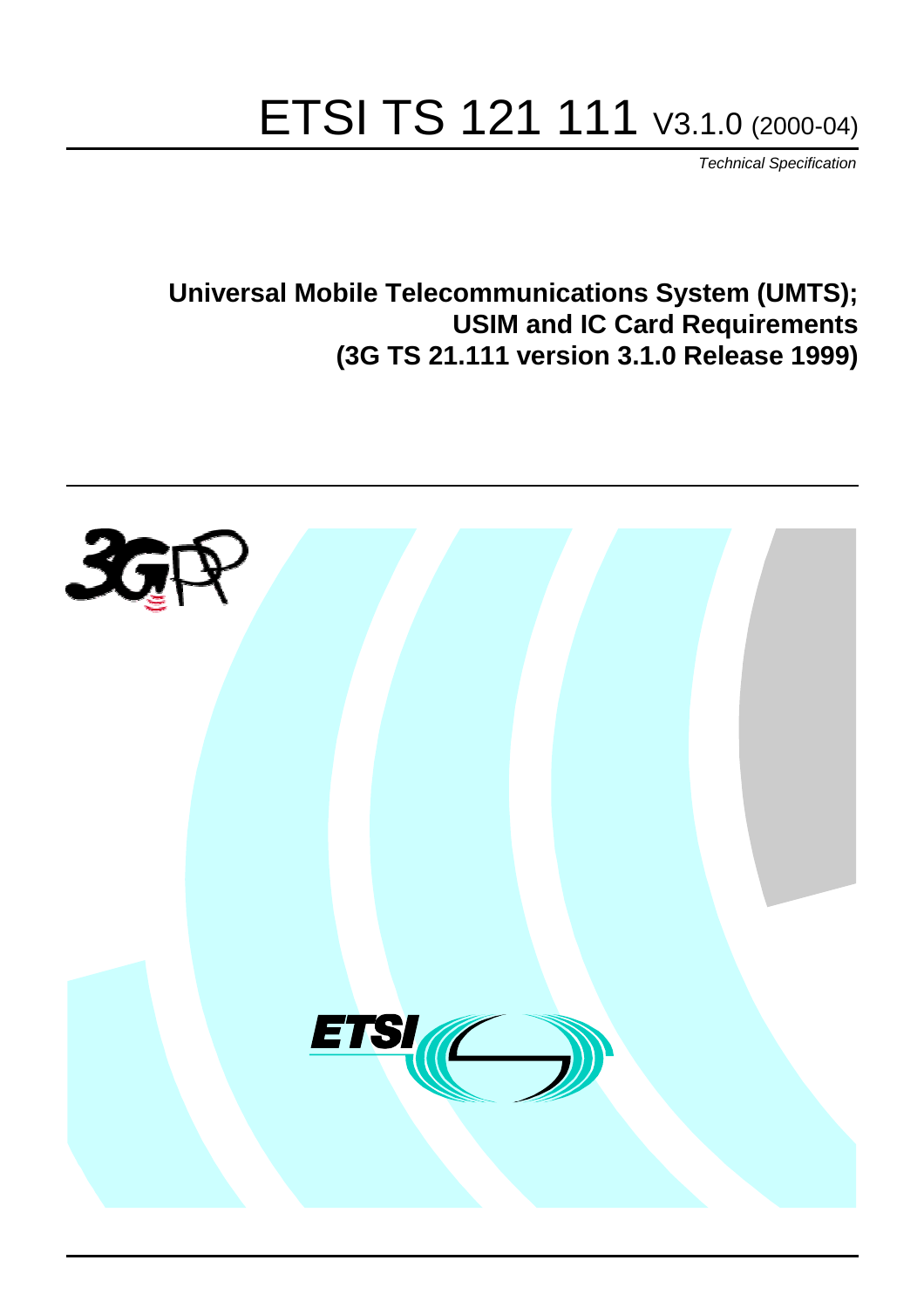Reference RTS/TSGT-0321111UR1

> Keywords UMTS

#### **ETSI**

#### 650 Route des Lucioles F-06921 Sophia Antipolis Cedex - FRANCE

Tel.: +33 4 92 94 42 00 Fax: +33 4 93 65 47 16

Siret N° 348 623 562 00017 - NAF 742 C Association à but non lucratif enregistrée à la Sous-Préfecture de Grasse (06) N° 7803/88

**Important notice**

Individual copies of the present document can be downloaded from: [http://www.etsi.org](http://www.etsi.org/)

The present document may be made available in more than one electronic version or in print. In any case of existing or perceived difference in contents between such versions, the reference version is the Portable Document Format (PDF). In case of dispute, the reference shall be the printing on ETSI printers of the PDF version kept on a specific network drive within ETSI Secretariat.

Users of the present document should be aware that the document may be subject to revision or change of status. Information on the current status of this and other ETSI documents is available at [http://www.etsi.org/tb/status/](http://www.etsi.org/tb/status)

> If you find errors in the present document, send your comment to: <editor@etsi.fr>

#### **Copyright Notification**

No part may be reproduced except as authorized by written permission. The copyright and the foregoing restriction extend to reproduction in all media.

© European Telecommunications Standards Institute 2000.

All rights reserved.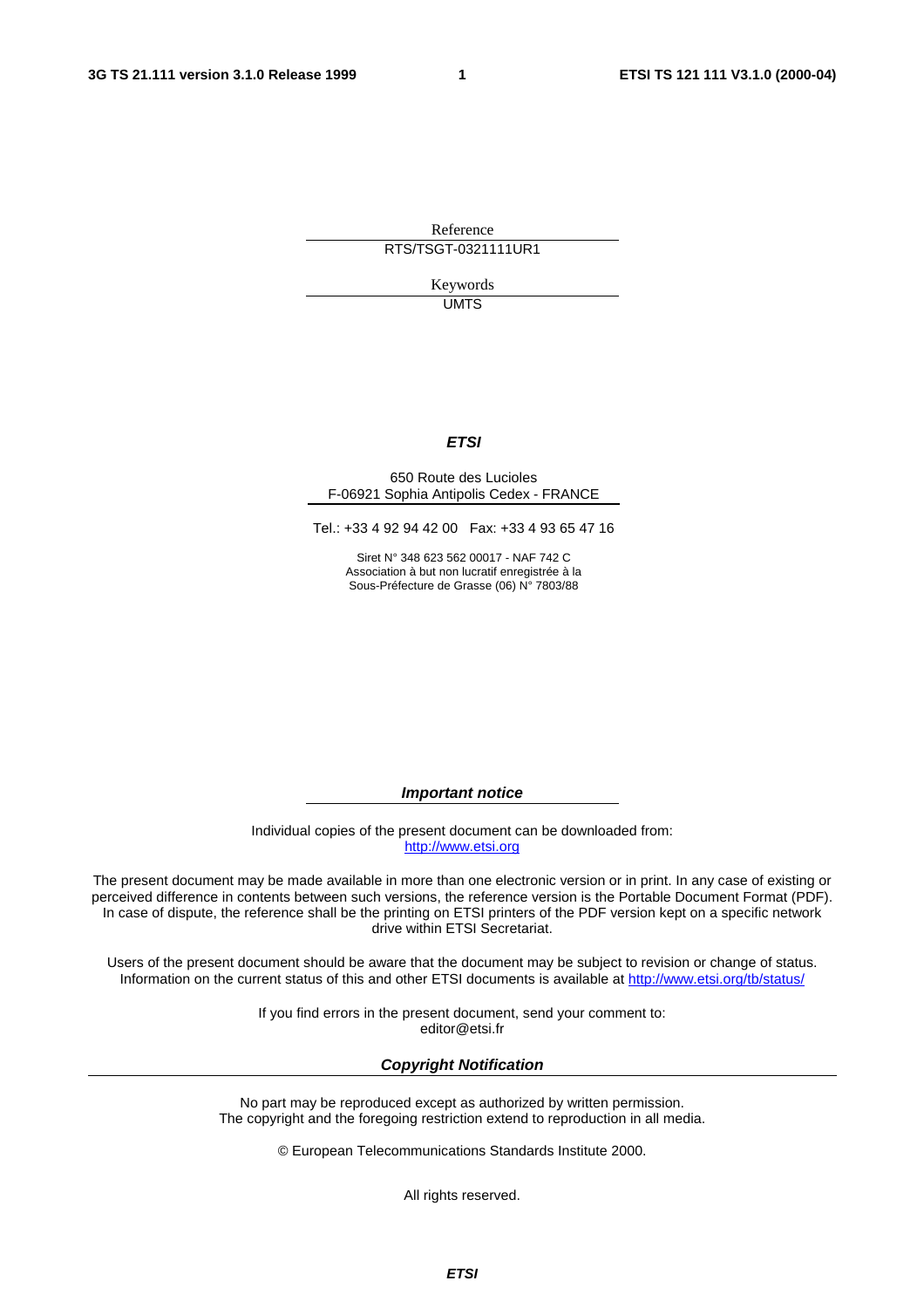## Intellectual Property Rights

IPRs essential or potentially essential to the present document may have been declared to ETSI. The information pertaining to these essential IPRs, if any, is publicly available for **ETSI members and non-members**, and can be found in SR 000 314: *"Intellectual Property Rights (IPRs); Essential, or potentially Essential, IPRs notified to ETSI in respect of ETSI standards"*, which is available from the ETSI Secretariat. Latest updates are available on the ETSI Web server [\(http://www.etsi.org/ipr](http://www.etsi.org/ipr)).

Pursuant to the ETSI IPR Policy, no investigation, including IPR searches, has been carried out by ETSI. No guarantee can be given as to the existence of other IPRs not referenced in SR 000 314 (or the updates on the ETSI Web server) which are, or may be, or may become, essential to the present document.

## Foreword

This Technical Specification (TS) has been produced by the ETSI 3<sup>rd</sup> Generation Partnership Project (3GPP).

The present document may refer to technical specifications or reports using their 3GPP identities, UMTS identities or GSM identities. These should be interpreted as being references to the corresponding ETSI deliverables.

The cross reference between GSM, UMTS, 3GPP and ETSI identities can be found under [www.etsi.org/key](http://www.etsi.org/key) .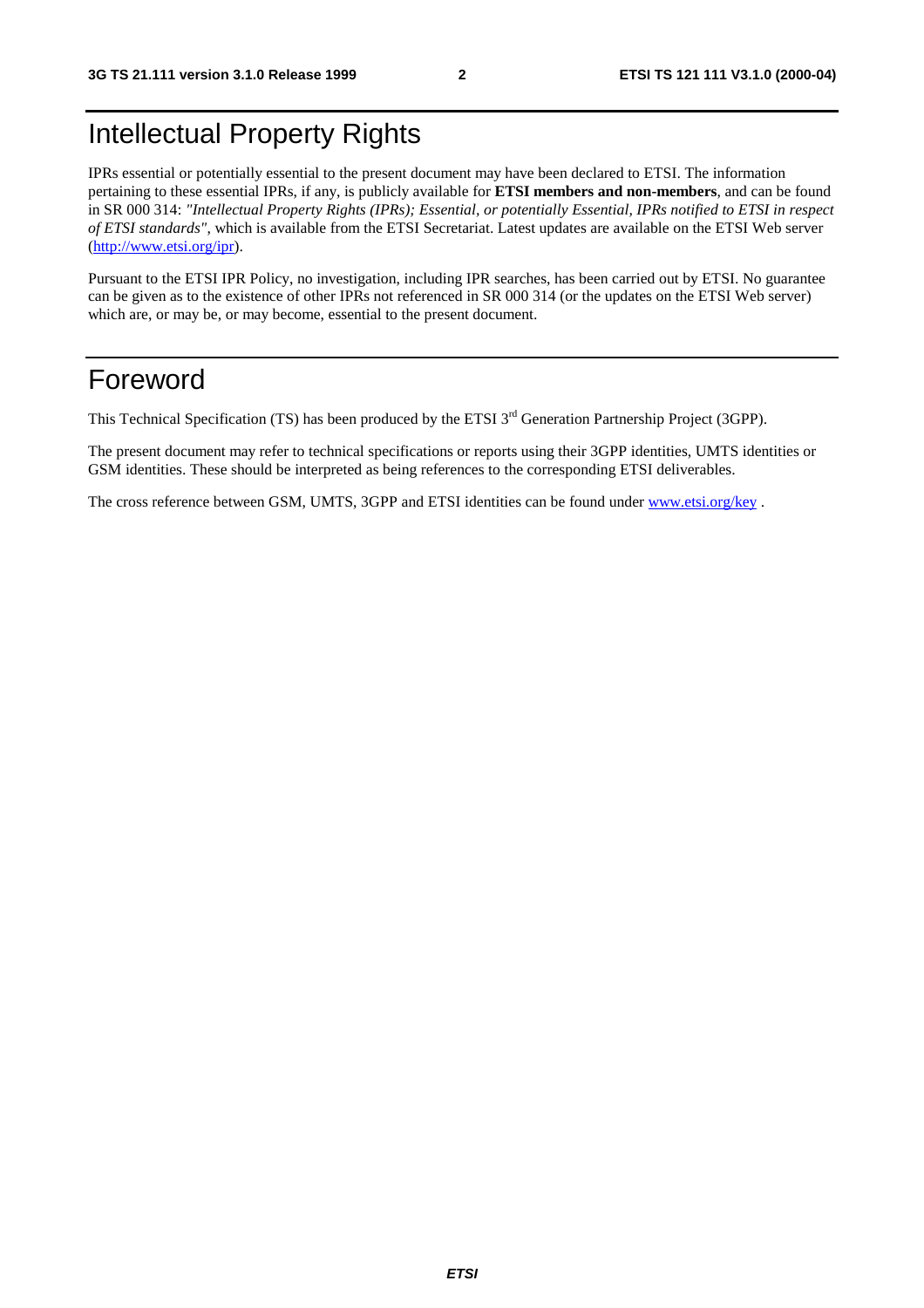# Contents

| 1                                                                                                |  |     |  |  |  |  |
|--------------------------------------------------------------------------------------------------|--|-----|--|--|--|--|
| 2<br>2.1<br>2.2                                                                                  |  |     |  |  |  |  |
| 3<br>3.1<br>3.2<br>3.3                                                                           |  |     |  |  |  |  |
| $\overline{4}$                                                                                   |  |     |  |  |  |  |
| 5<br>5.1<br>5.2<br>5.3<br>5.4<br>5.5<br>5.6<br>5.7                                               |  |     |  |  |  |  |
| 6<br>6.1<br>6.2                                                                                  |  |     |  |  |  |  |
| 7<br>7.1<br>7.2<br>7.3<br>7.4<br>7.5                                                             |  |     |  |  |  |  |
| 8<br>8.1<br>8.2                                                                                  |  |     |  |  |  |  |
| 9<br>9.1                                                                                         |  |     |  |  |  |  |
| 10<br>10.1<br>10.2<br>10.2.1<br>10.2.2<br>10.2.3<br>10.2.4<br>10.2.5<br>10.2.6<br>10.2.7<br>10.3 |  | .10 |  |  |  |  |
| 11<br>11.1<br>11.2                                                                               |  |     |  |  |  |  |
|                                                                                                  |  |     |  |  |  |  |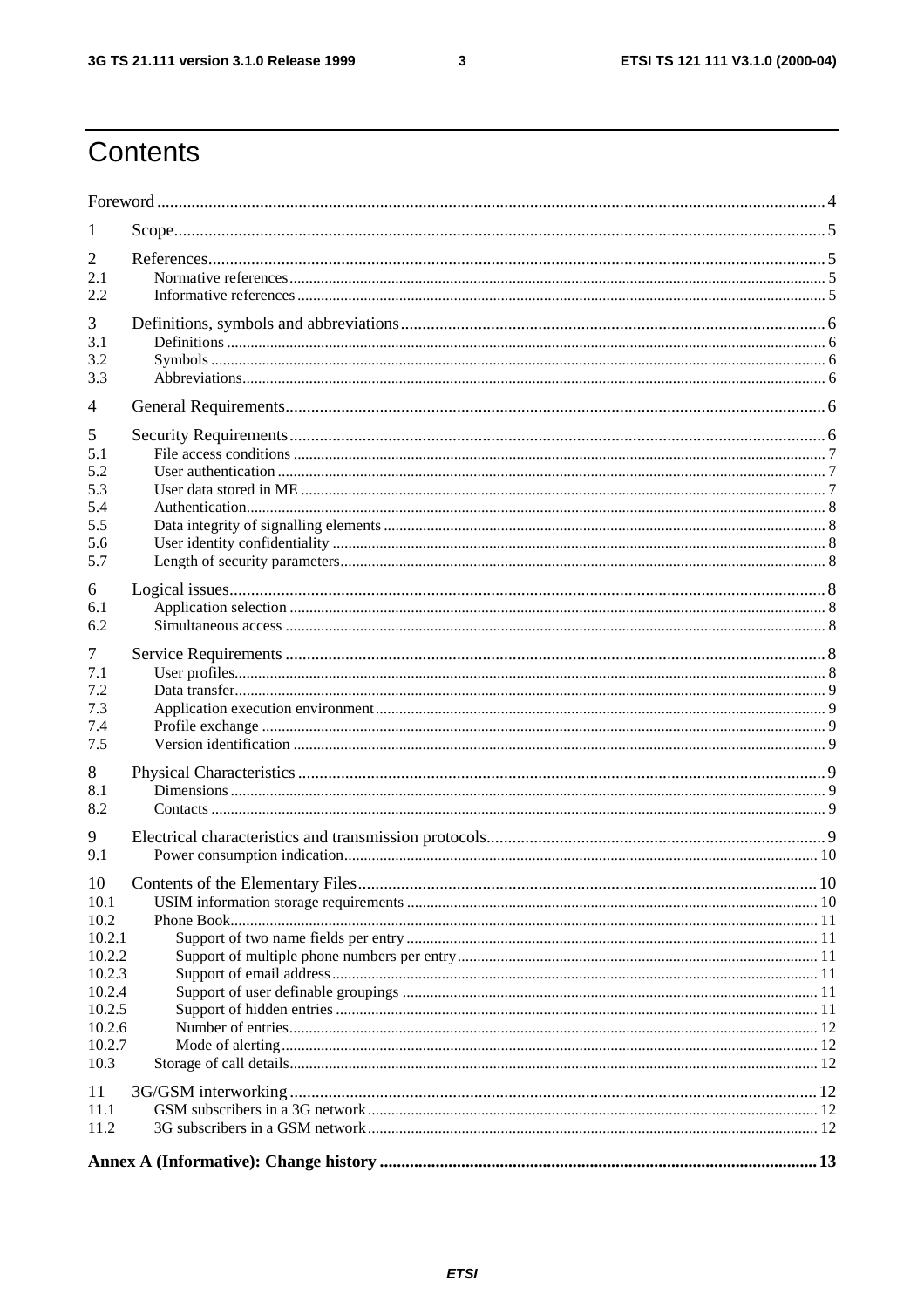## Foreword

This Technical Specification has been produced by the 3GPP.

The contents of the present document are subject to continuing work within the TSG and may change following formal TSG approval. Should the TSG modify the contents of this TS, it will be re-released by the TSG with an identifying change of release date and an increase in version number as follows:

Version x.y.z

where:

- x the first digit:
	- 1 presented to TSG for information;
	- 2 presented to TSG for approval;
	- $\geq$ 3 Indicates TSG approved document under change control.
- y the second digit is incremented for all changes of substance, i.e. technical enhancements, corrections, updates, etc.
- z the third digit is incremented when editorial only changes have been incorporated in the document.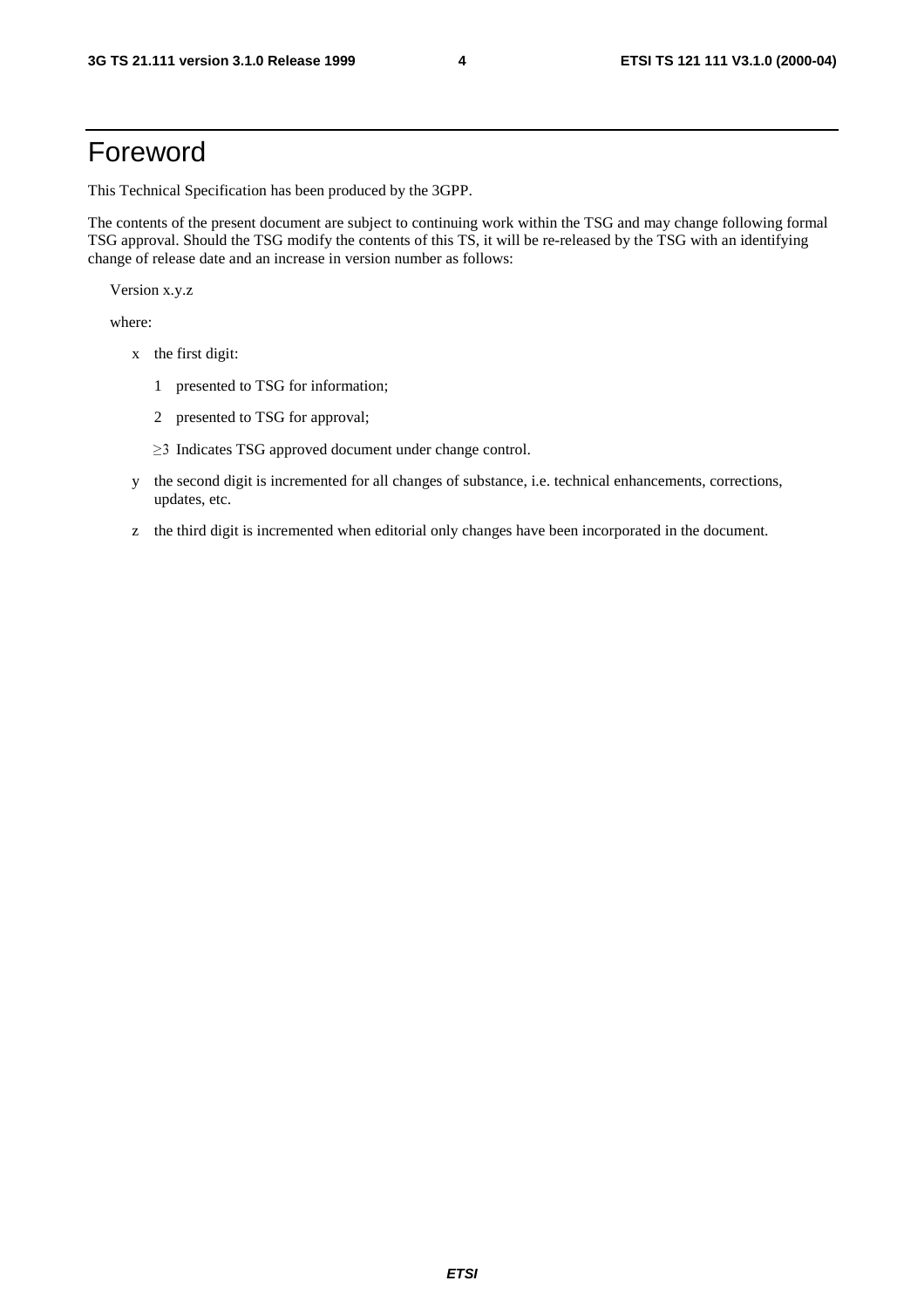#### 1 Scope

This document defines the requirements of the USIM (Universal Subscriber Identity Module) and the IC card for 3G (UICC). These are derived from the service and security requirements defined in 3G TS 22.100 [1] and 3G TS 22.101 [2]. The USIM is a 3G application on an IC card. It inter-operates with a 3G terminal and provides access to 3G services.This document is intended to serve as a basis for the detailed specification of the USIM and the UICC, and the interface to the 3G terminal.

## 2 References

#### 2.1 Normative references

The following documents contain provisions which, through reference in this text, constitute provisions of the present document.

- References are either specific (identified by date of publication, edition number, version number, etc.) or non-specific.
- For a specific reference, subsequent revisions do not apply.
- For a non-specific reference, the latest version applies.
- [1] TS 22.100: "UMTS phase 1 Release 99".
- [2] TS 22.101: "Service principles".
- [3] TS 31.101: "UICC-Terminal Interface; Physical and Logical Characteristics".
- [4] TS 31.102: "Characteristics of the USIM application"
- [5] TS 31.110: "Numbering system for telecommunication IC card applications".
- [6] TS 31.111: "USIM Application Toolkit (USAT)".
- [7] TS 33.102: "3G Security: Security Architecture".
- [8] GSM 11.11: "Specification of the Subscriber Identity Module Mobile Equipment (SIM ME) interface".
- [9] GSM 11.12: "Specification of the 3 Volt Subscriber Identity Module Mobile Equipment (SIM ME) interface".
- [10] GSM 11.18: "Specification of the 1.8 Volt Subscriber Identity Module Mobile Equipment (SIM ME) interface".
- [11] ISO/IEC 7816-3 (1997): "Identification cards Integrated circuit(s) cards with contacts, Part 3: Electronic signals and transmission protocols".
- [12] ISO/IEC 7816-4 (1995): "Identification cards Integrated circuit(s) cards with contacts, Part 4: Interindustry commands for interchange".
- [13] ISO/IEC 7816-5 (1994): "Identification cards Integrated circuit(s) cards with contacts, Part 5: Numbering system and registration procedure for application identifiers".

#### 2.2 Informative references

- [20] GSM 02.48: " Security Mechanisms for the SIM application toolkit; Stage 1".
- [21] GSM 03.48: "Security Mechanisms for the SIM application toolkit; Stage 2".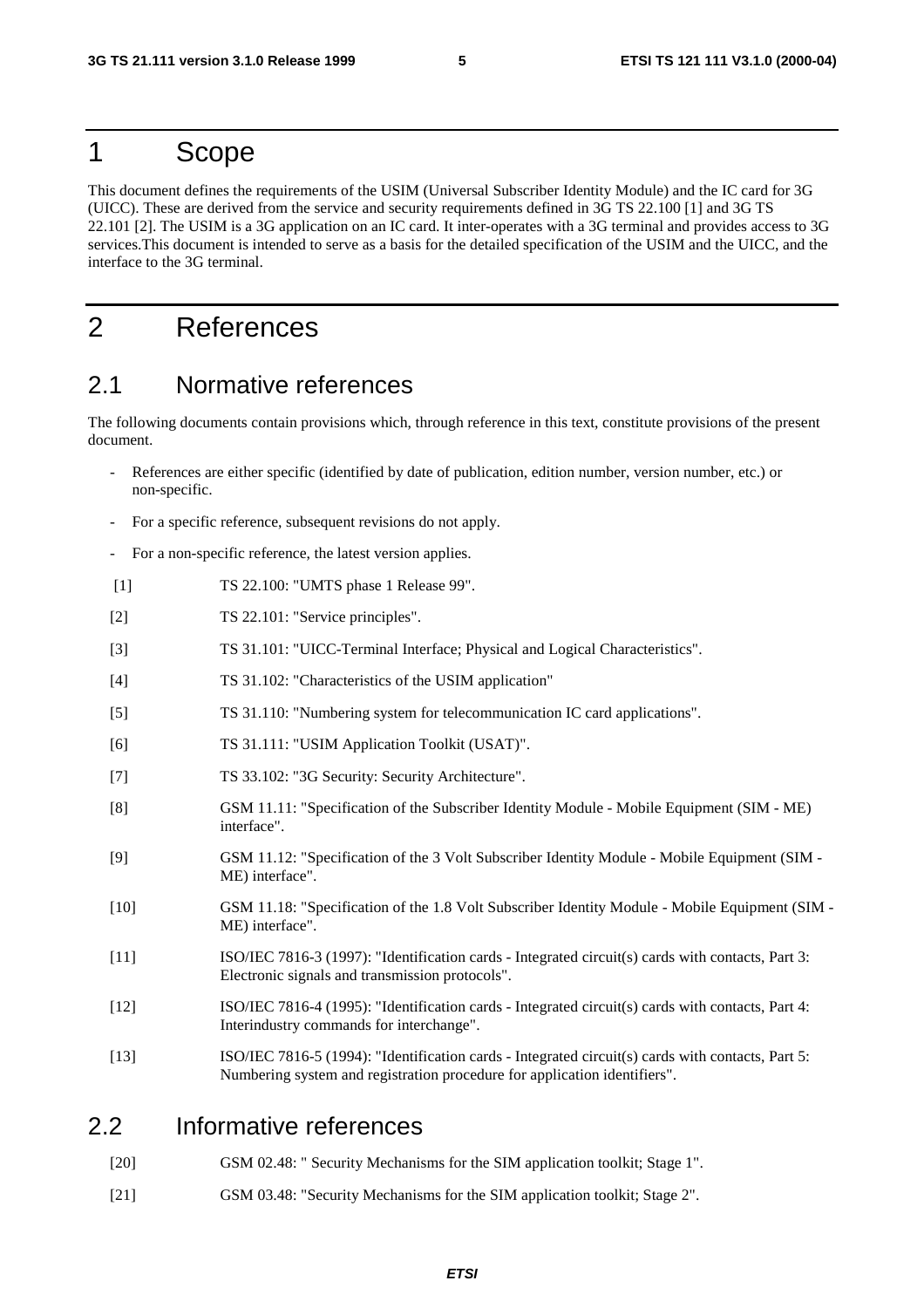# 3 Definitions, symbols and abbreviations

#### 3.1 Definitions

For the purposes of the present document, the following definitions apply:

**UICC** A removable IC card containing a USIM.

USIM A 3G application on an IC card.

#### 3.2 Symbols

Vpp Programming voltage

#### 3.3 Abbreviations

For the purposes of the present document, the following abbreviations apply:

| <b>ADN</b>  | <b>Abbreviated Dialling Number</b>              |
|-------------|-------------------------------------------------|
| <b>ATR</b>  | Answer To Reset                                 |
| DF          | Dedicated File                                  |
| EF          | Elementary File                                 |
| <b>FFS</b>  | For Further Study                               |
| <b>ICC</b>  | <b>Integrated Circuit Card</b>                  |
| IK          | Integrity Key                                   |
| <b>IMSI</b> | <b>International Mobile Subscriber Identity</b> |
| <b>ME</b>   | Mobile Equipment                                |
| MF          | Master File                                     |
| <b>PIN</b>  | Personal Identification Number                  |
| <b>PPS</b>  | Protocol and Parameter Selection                |
| <b>SIM</b>  | Subscriber Identity Module                      |
| UIA         | 3G Integrity Algorithm                          |
| USIM        | Universal Subscriber Identity Module            |
|             |                                                 |

## 4 General Requirements

The UICC shall be a removable module containing a USIM. The USIM shall contain an identity which unambiguously identifies a subscriber.

For access to 3G services, a UICC containing a valid USIM shall be present at all times, other than for emergency calls.

The specifications shall support the security requirements as defined in 33.102 [7].

The USIM shall provide storage for subscription and subscriber related information.

The UICC/USIM may also contain applications which use the features defined in the USIM Application Toolkit specification 3G TS 31.111 [6].

## 5 Security Requirements

The USIM shall be used to provide security features. If the UICC is removed from the 3G terminal, the service shall be terminated immediately. The functions of the USIM include authenticating itself to the network and vice versa, authenticating the user and providing additional security functions as defined in 3G TS 33.102 [7].

The USIM shall be unambiguously identified, also in the case of pre-paid subscriptions.

Means shall be provided to prevent fraudulent use of stolen IC Cards.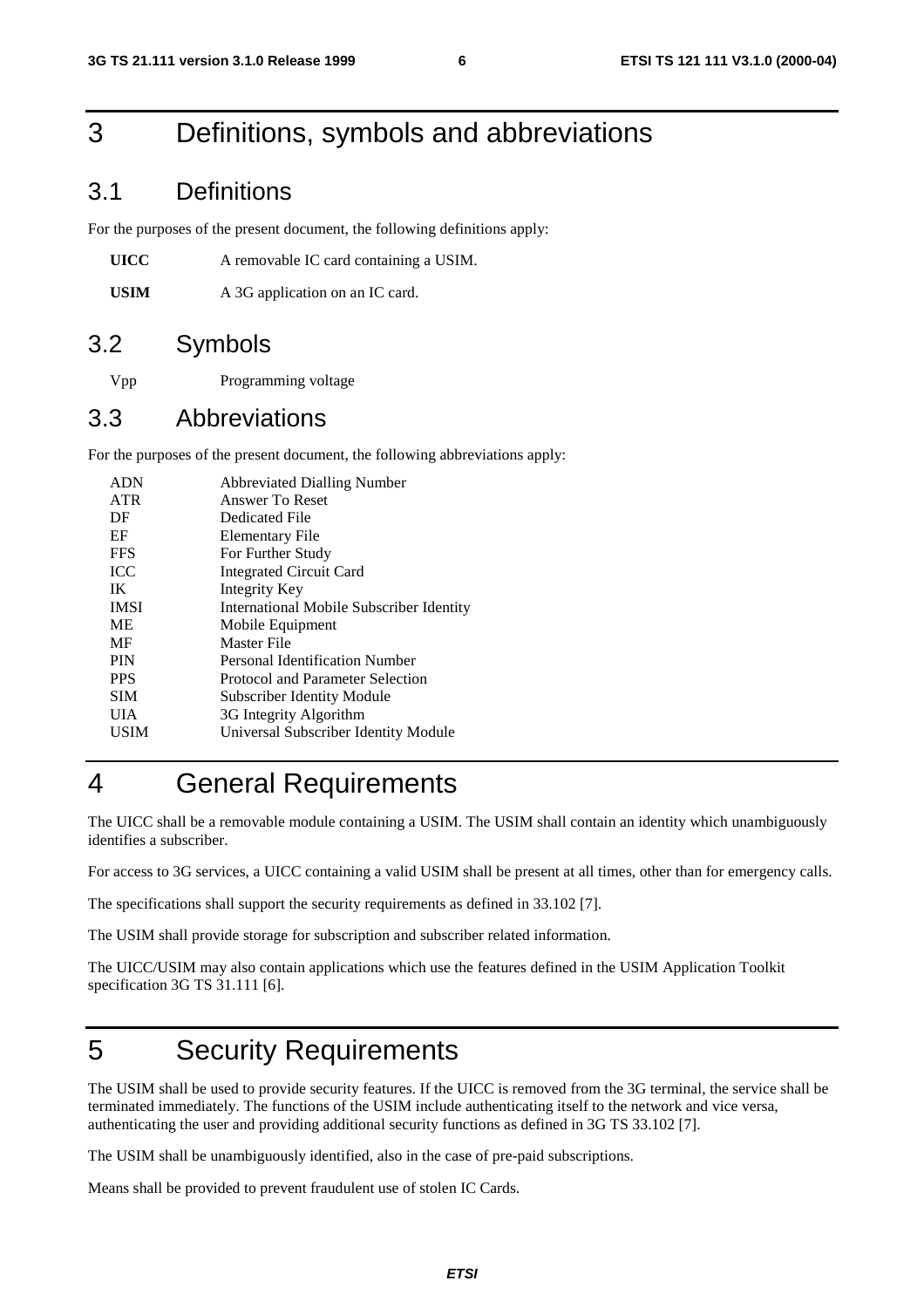It shall not be possible to access data intended for USIM internal use, e.g. authentication keys.

Further details of the following requirements are given in 33.102 [7].

#### 5.1 File access conditions

Actions, such as READ, UPDATE on UICC data shall be controlled by access conditions. These shall be satisfied prior to the action being performed.

Since a UICC may contain multiple (3G and non-3G) applications, a flexible method of controlling file access shall be provided.

#### 5.2 User authentication

The USIM shall support means to authenticate the user, to provide, for example, protection against the use of stolen cards. For the USIM, authentication shall be performed by the verification of a numeric PIN of four (4) to eight (8) decimal digits.

A function to disable user authentication may exist which may be inhibited by the application provider, in which case the user shall always use the PIN. Otherwise, the user may decide whether or not to make use of the user authentication function. If disabled, the user authentication function remains disabled until the user specifically re-enables it.

Following correct PIN presentation, the ME may perform functions and actions on USIM data, which are protected by the relevant access condition.

If an incorrect PIN is entered, an indication shall be given to the user. After three (3) consecutive incorrect entries the relevant PIN is blocked, i.e. functions and actions on data protected by the access condition shall no longer be possible, even if between attempts the UICC has been removed, the USIM has been deselected or the ME has been switched off. Once a PIN is blocked, further PIN verifications shall be denied.

The USIM shall support a mechanism for unblocking a blocked PIN. Unblocking of a PIN is performed by using the relevant PIN Unblocking Key.

PINs, but not Unblock PINS, shall be changeable by the user following correct entry of either the current PIN or Unblock PIN.

The Unblock PIN shall consist of eight (8) decimal digits and shall not be changeable by the user. If an incorrect Unblock PIN is presented, an indication shall be given to the user. After ten (10) consecutive incorrect entries, the Unblock PIN shall be blocked, even if between attempts the UICC has been removed, the USIM has been deselected or the ME has been switched off. Unblocking of a blocked PIN shall not be possible.

It shall not be possible to read PINs or Unblock PINs.

#### 5.3 User data stored in ME

Subject to the exception below, all user related information transferred into the ME during network operations shall be deleted from the ME after removal of the UICC, deselection of the USIM, deactivation of the ME, or following an electrical reset of the UICC. [This includes any data that was transferred to the ME by USIM Application Toolkit commands. FFS]

User related security codes such as PIN and Unblock PIN may only be stored by the ME during the procedures involving such a code and shall be discarded by the ME immediately after completion of the procedure.

Optionally, an ME may retain some less security-sensitive data at UICC removal, USIM deselection or ME switch-off. Such data are SMS, ADN/SSC, FDN/SSC, LND. These data, when stored in the ME, shall only be readable/retrievable if the same USIM is reactivated (as determined by the IMSI). If the IMSI is retained in the ME for this purpose, it shall be stored securely and shall not be able to be read out.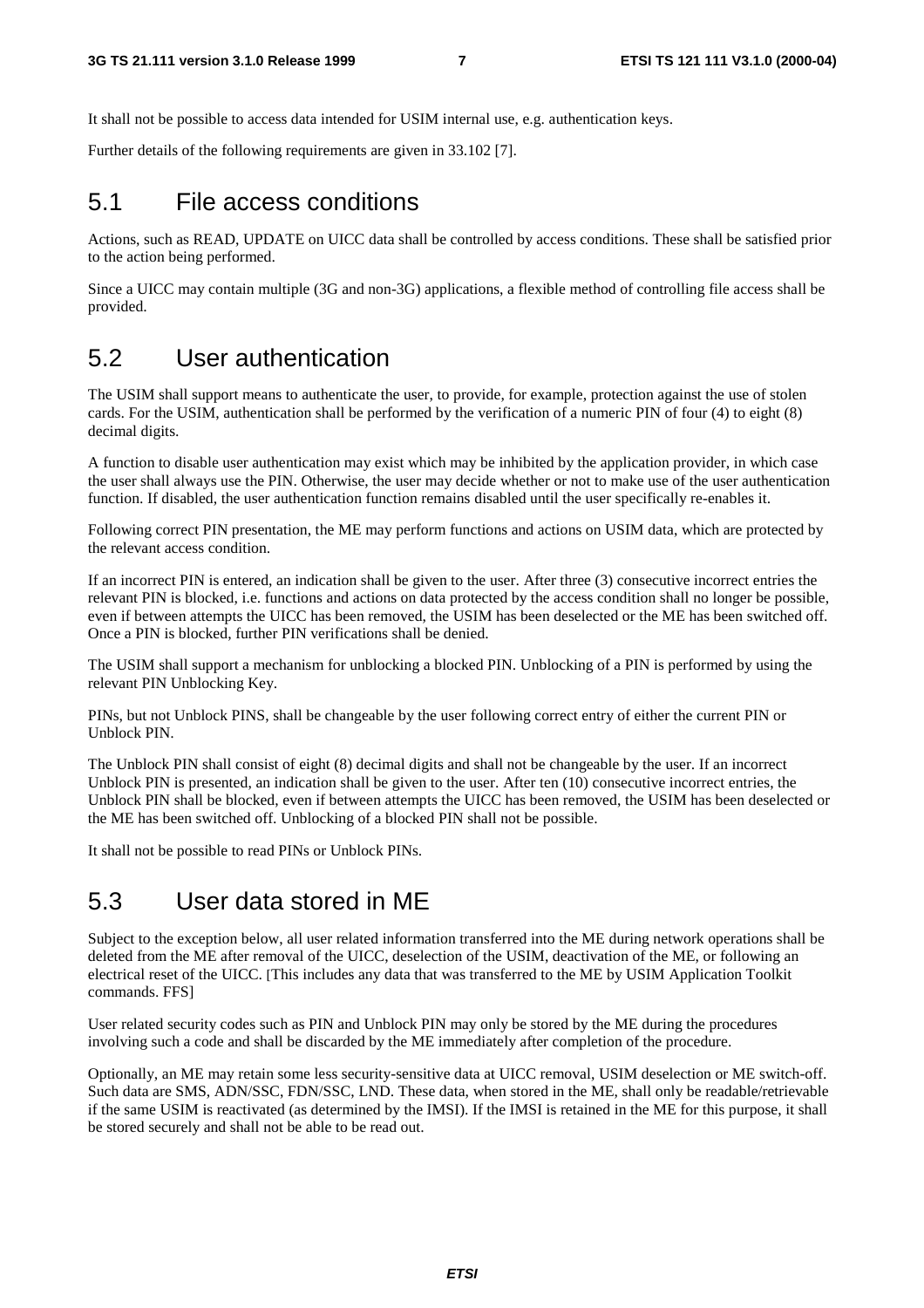#### 5.4 Authentication

A means shall be specified to mutually authenticate the USIM and the network by showing knowledge of a secret key K which is shared between and available only to the USIM and in the user's Home Environment. The method is composed of a challenge/response and key establishment protocol combined with a sequence number-based one-pass protocol for network authentication.

## 5.5 Data integrity of signalling elements

Some signalling information elements are considered sensitive and must be integrity protected. An integrity function shall be applied on certain signalling information elements transmitted between the ME and the network.

The 3GPP Integrity Algorithm (UIA) is used with an Integrity Key (IK) to compute a message authentication code for a given message. The setting of IK is triggered by the authentication procedure. IK shall be stored on the USIM.

## 5.6 User identity confidentiality

A mechanism shall be specified to provide user identity confidentiality by means of a temporary identity. If a temporary identity is not available in the serving network, a means of encrypting the permanent user identity (IMSI) with a group key may be used.

#### 5.7 Length of security parameters

In order to allow for enhancements of the security level in 3G, the following requirements shall be covered:

- all security-related parameters for 3G shall be accompanied by a length indicator;
- the USIM shall support variable-length security parameters.

If the USIM supports the GSM security mechanisms in addition to 3G security, fixed length security parameters according to GSM 11.11 [8] shall be supported in addition.

## 6 Logical issues

## 6.1 Application selection

In a multiapplication environment, a flexible application selection method is required. The application identifier defined in ISO/IEC 7816-5 [13] and 3G TS 31.110 [5] should be used for application selection. Direct application selection and the  $EF_{\text{DIR}}$  concept of ISO/IEC 7816-4 [12] shall be followed.

#### 6.2 Simultaneous access

A mechanism shall be specified for simultaneous access to several files or applications.

## 7 Service Requirements

#### 7.1 User profiles

Each USIM shall contain at least one user profile [FFS].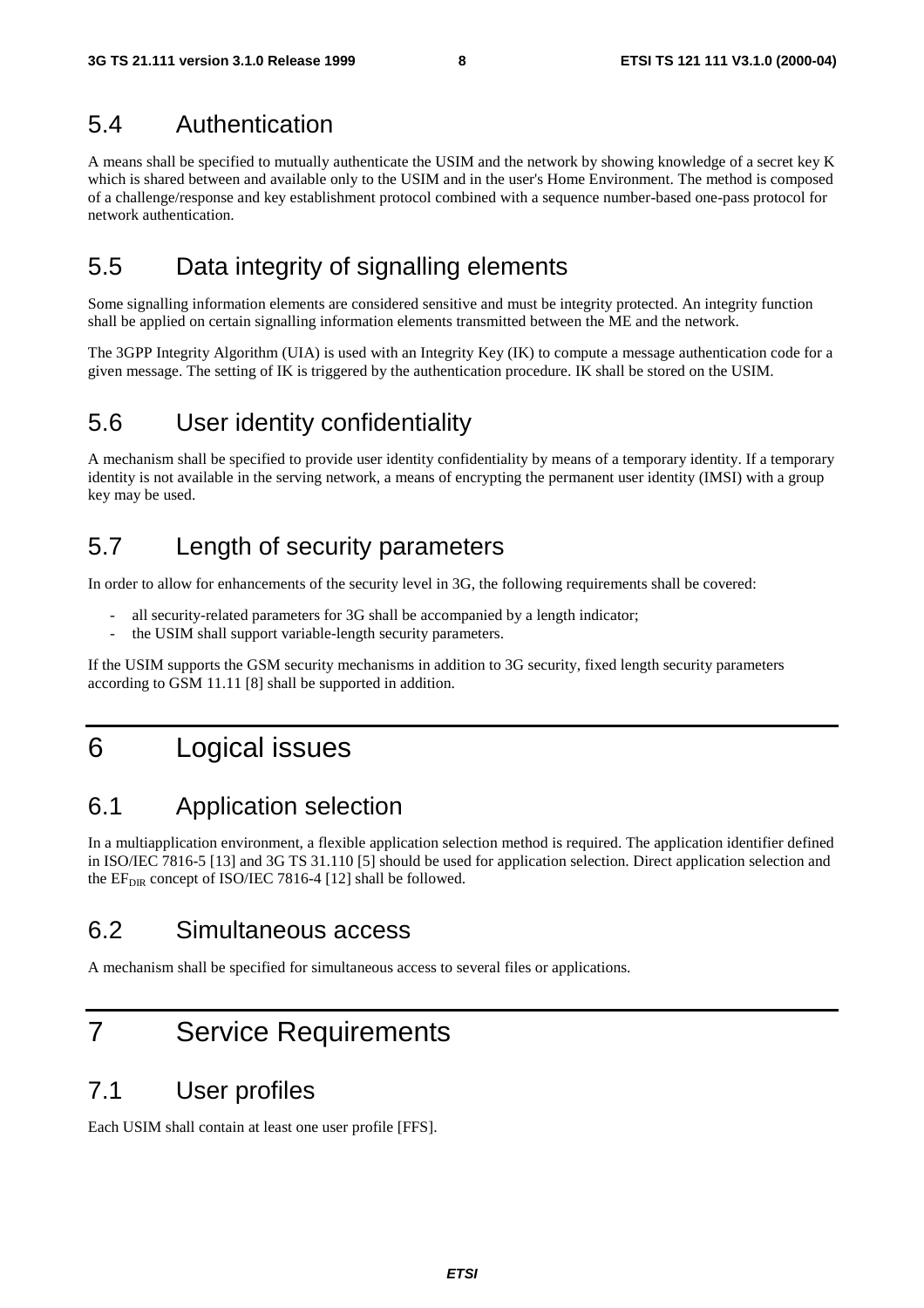#### 7.2 Data transfer

A mechanism allowing highly secure transfer of applications and/or associated data to/from the UICC/USIM shall be specified in line with the requirements in 3G TS 22.101 [2]. This requires a secure transfer mechanism. GSM 02.48 [20] and GSM 03.48 [21] could be considered here, however this is limited to the case where the application to be downloaded runs in the context of an existing subscription. The security requirements in the case where, for instance, a new USIM or other application has to be downloaded, requires further study.

It is envisaged that in early USIM specifications, the transfer of subscription-related applications (e.g. SIM application toolkit applications) will be specified. The generic application download (e.g. download of a new USIM) is not likely to be included in these early specifications.

Application creation comprises file creation and other administrative operations on the, as well as negotiation of code type or language.

## 7.3 Application execution environment

An application execution environment may exist on the UICC/USIM which includes functionality defined in 3G TS 31.111 [6].

#### 7.4 Profile exchange

A mechanism for the ME, the USIM and the network to exchange service capabilities shall be specified. The following exchange of service capabilities may occur:

- ME services capabilities may be provided to the USIM/UICC;
- USIM/UICC services capabilities may be provided to the ME (and thus potentially to the network);
- network services capabilities may be provided to the USIM/UICC via the ME.

## 7.5 Version identification

A means for identification of the version of the USIM shall be provided.

## 8 Physical Characteristics

#### 8.1 Dimensions

The ID-1 and Plug-in format used for the GSM SIM shall be adopted. A third format, smaller than the Plug-in format, is for further study. If a new format is defined, a means shall be specified in order to prevent an incorrect insertion of the card into the ME.

## 8.2 Contacts

The UICC shall not provide any connection to the  $V_{PP}$  contact. The contact shall be provided on the UICC. The ME may support the  $V_{PP}$  contact in the reader. The ME shall not have this contact connected; neither to ground nor to the UICC supply voltage.

NOTE: According to ISO/IEC 7816-3 [11] the  $V_{PP}$  contact is RFU for ICCs operating at 3V.

# 9 Electrical characteristics and transmission protocols

Electronic signals and transmission protocols shall be in accordance with ISO/IEC 7816-3 [11] unless specified otherwise.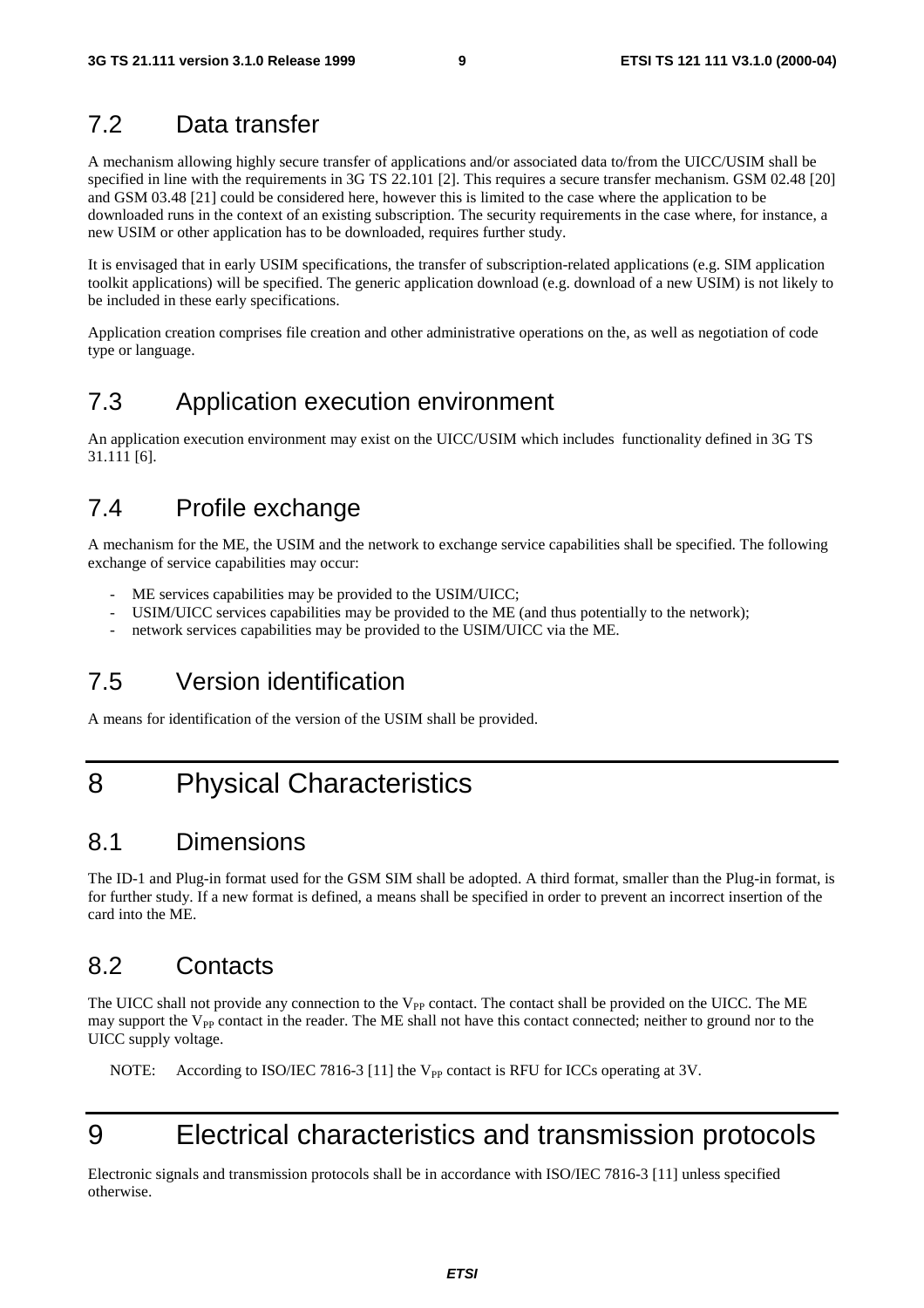The electrical specifications shall at least cover the 1.8V and 3V voltage ranges as specified in GSM 11.12 [9] and GSM 11.18 [10]. Lower voltages may be added in the future. 3G terminals shall not support 5V on the ME-UICC interface. Both ME and UICC shall support operational class indication as defined in ISO/IEC 7816-3 [11]. Both ME and UICC shall support at least two voltage classes.

Both UICC and ME shall support PPS as defined in ISO/IEC 7816-3 [11] with at least the values defined in GSM 11.11 [8].

The ME shall have the capabilities of initiating a warm reset as defined in ISO/IEC 7816-3 [11]. The UICC shall support warm reset as defined in ISO/IEC 7816-3 [11].

NOTE: The warm reset is used during a session when there is a need to restart the USIM due to internal modifications of data caused by user actions or network data downloading.

The UICC may indicate in the ATR to the warm reset that the specific mode is entered automatically, using the parameters that were used prior to the warm reset. In case of a cold reset, the UICC shall enter the negotiable mode.

In addition to the T=0 protocol which is mandatory for the UICC and the ME, the T=1 protocol shall be mandatory for the ME. It is optional for the UICC.

The speed enhancement as specified in GSM 11.11 [8] shall be supported by both the ME and the UICC. Higher interface bit rates than those specified in GSM 11.11 [8] should be considered.

#### 9.1 Power consumption indication

Power consumption figures are to be revised based on the need for more secure authentication algorithms, utilising crypto co-processors. In order to be compatible with the GSM specifications, the UICC shall meet the power consumption specifications set in GSM 11.12 [9] and GSM 11.18 [10] during the ATR. The USIM status information shall contain power consumption information, which is related to the operational class indicated in the ATR and the operating frequency indicated for running the authentication algorithm.

NOTE: The power consumption figure may differ between different applications on the UICC; thus a particular ME may support some applications in a card and reject others, depending on the power consumption values.

The ME may reject the USIM if it can not supply the current indicated in the status information and if this current is above the maximum value defined for use by the UICC for running the USIM.

# 10 Contents of the Elementary Files

#### 10.1 USIM information storage requirements

The USIM shall contain information elements for 3G network operations. The USIM may contain information elements related to the subscriber, 3G services and home environment or service provider related information.

The UICC shall provide storage capability for the following:

- UICC related information:
	- IC card identification: a number uniquely identifying the UICC and the card issuer;
	- Preferred language(s);
	- Directory of applications.
	- USIM related information:
		- Administrative information: indicates mode of operation of the USIM, e.g. normal, type approval;
		- USIM service table: indicates which optional services are provided by the USIM;
		- IMSI:
		- Language indication;
		- Location information;
		- Cipher key (Kc) and cipher key sequence number;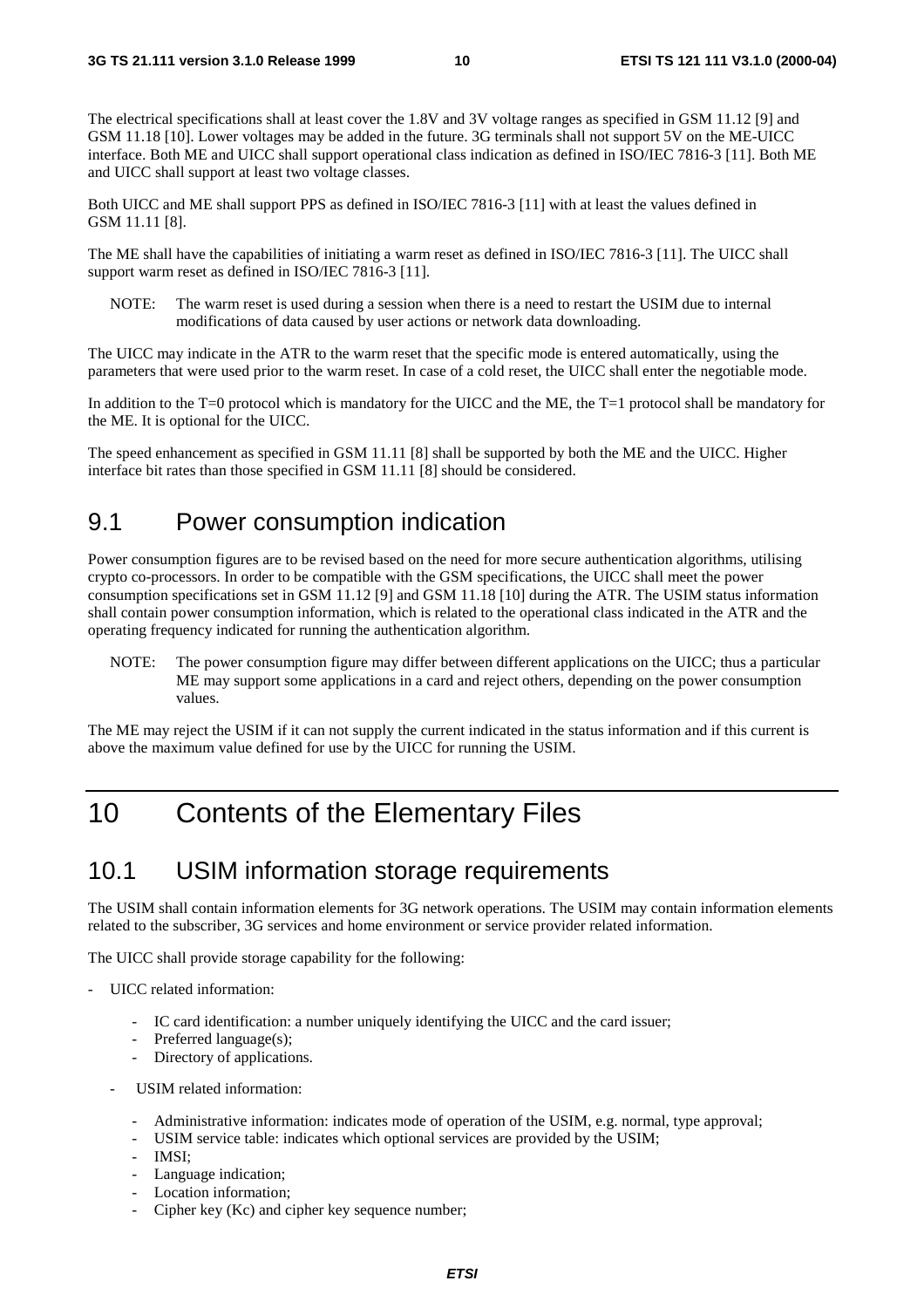- Access control class(es);
- Forbidden PLMNs;
- Phase identification;
- Ciphering Key for GPRS;
- GPRS location information;
- Cell Broadcast related information;
- Emergency call codes;
- Phone numbers (ADN, FDN, SDN);
- Short messages and related parameters;
- Capability and Configuration parameters;
- HPLMN search period [FFS];
- BCCH information: list of carrier frequencies to be used for cell selection [FFS].
- Information accessible to the USIM and other applications:

#### - ADN.

In addition, the USIM shall manage and provide storage for the following information in accordance with the security requirements of clause 5:

- PIN:
- PIN enabled/disabled indicator;
- PIN error counter:
- Unblock PIN:
- Unblock PIN error counter:
- Data integrity keys;
- Subscriber authentication keys.

# 10.2 Phone Book

The Phone Book feature is based on the ADN functionality as defined in GSM 11.11 [8]. Additional features are identified in the following subclauses. A Phone Book entry consists of a record in an ADN file and, optionally, additional records which are placed in different EFs. In the latter case, a mechanism shall be defined to link all records in the same Phone Book entry. These features shall be supported by the ME while their support by the USIM is optional.

#### 10.2.1 Support of two name fields per entry

The support of two name fields per entry shall be specified to allow, for example, for two different representations of the same name (for example, in Japanese characters and in Latin characters).

#### 10.2.2 Support of multiple phone numbers per entry

The support of multiple phone numbers per entry shall be specified, for example, office, home, fax, mobile or pager. In addition to that, information for identifying those attributes are needed.

#### 10.2.3 Support of email address

The support of email addresses linked to Phone Book entries shall be specified. In addition to that, information for identifying these addresses is needed.

#### 10.2.4 Support of user definable groupings

The specification shall support the grouping of Phone Book entries into groups defined by the user, for example, business and private.

#### 10.2.5 Support of hidden entries

The specification shall support means of marking Phone Book entries as "hidden".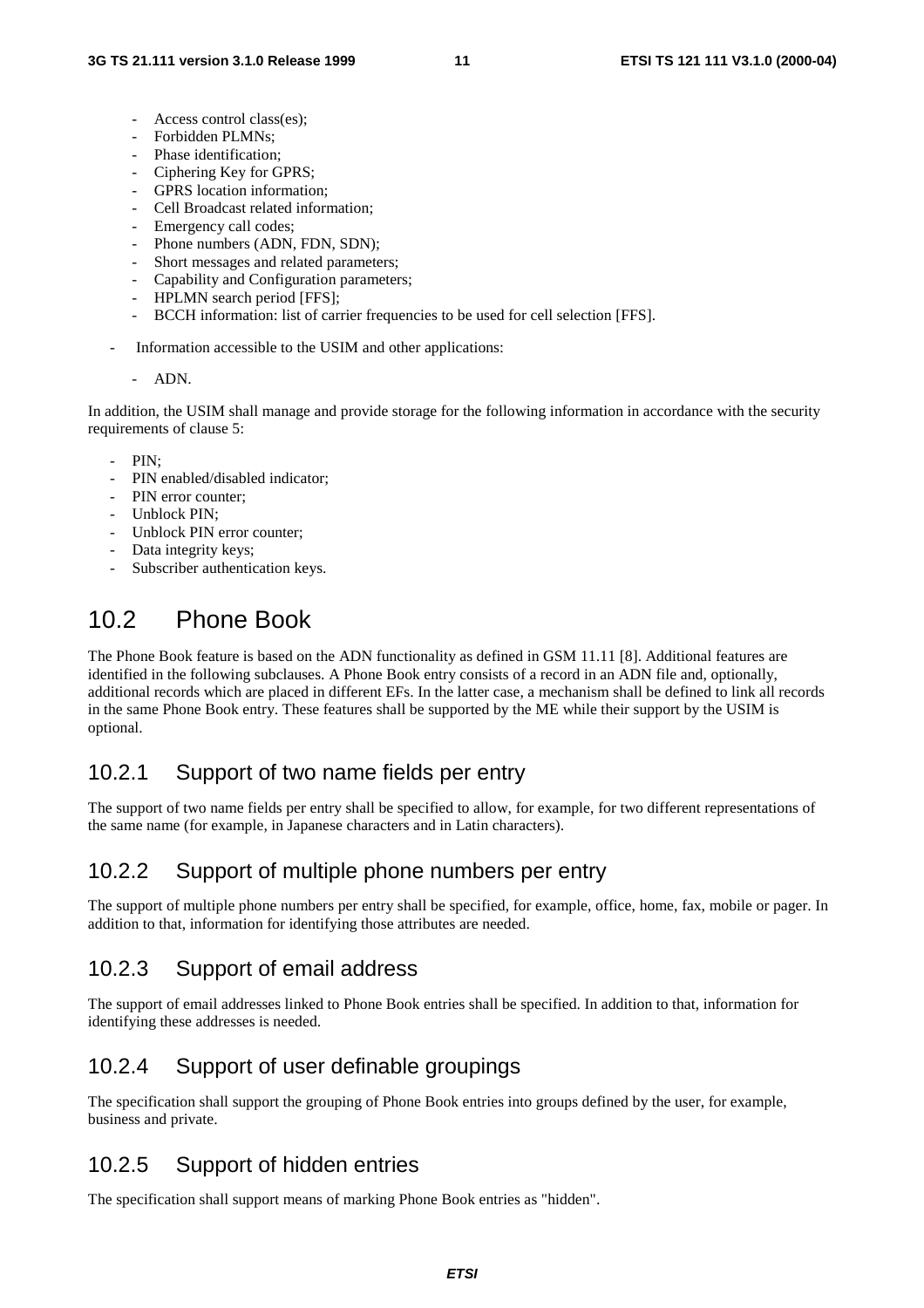#### 10.2.6 Number of entries

The specification shall support storage of at least 500 entries.

#### 10.2.7 Mode of alerting

[FFS]

## 10.3 Storage of call details

The specification shall support provision of storage for call detail information. The call detail information consists of the following attributes:

- mobile terminated calls:
	- calling party number, date and time, calling party's name and status of call (i.e. answered or missed), duration and [FFS] charge;
- mobile originated calls: called party number, date and time, called party's name, duration and [FFS] charge;
- accumulated duration of preceding calls, separately for mobile originated and mobile terminated calls;
- accumulated charge information of preceding calls [FFS].

Call detail attributes are optional. A value to mark them as "undefined" shall be available.

NOTE 1: The calling/called party's name may be available from the Phone Book.

NOTE 2: The storage of multiparty call information is FFS.

## 11 3G/GSM interworking

#### 11.1 GSM subscribers in a 3G network

3G 22.101 [2]: "UMTS shall provide some mechanisms which permit pre UMTS subscribers to roam easily onto UMTS and access the services."

3G 22.100 [1]: "The UMTS mobile terminal shall support phase 2 and phase 2+ GSM SIMs as access modules to UMTS networks. The services that can be provided in this case may be limited to GSM like services provided within that UMTS network. It shall be up to the UMTS network operator whether or not to accept the use of GSM SIM as access modules in its network".

#### 11.2 3G subscribers in a GSM network

The following requirement is made in 3G 22.101 [2]: "UMTS shall provide some mechanisms which permit UMTS subscribers to roam easily onto pre-UMTS systems and access the services."

This may be achieved by providing all mandatory elements as defined in GSM 11.11 [8] in the UICC.

The specification shall allow the UICC to be used with a dual mode (GSM/ 3G) ME and a GSM ME for the provision of GSM service.

NOTE: This does not, for example, preclude the support of the PDC application on a UICC.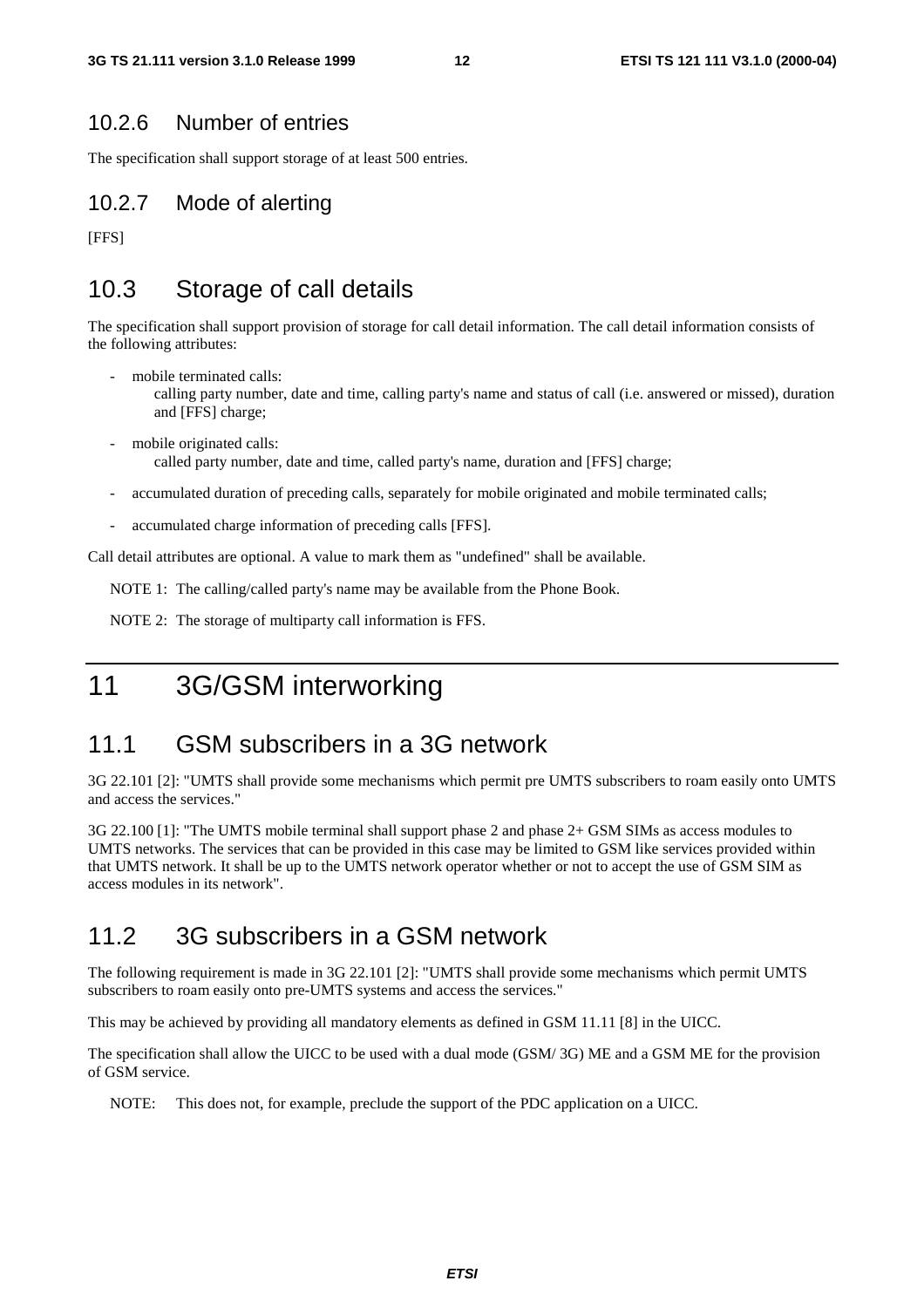# Annex A (Informative): Change history

The table below indicates all change requests that have been incorporated into the present document since it was initially approved by 3GPP TSG-T.

| <b>Change history</b> |       |                |     |     |     |                                                                       |            |            |
|-----------------------|-------|----------------|-----|-----|-----|-----------------------------------------------------------------------|------------|------------|
| <b>Date</b>           | TSG#  | TSG Doc.  CR   |     | Rev | Cat | Subject/Comment                                                       | <b>Old</b> | <b>New</b> |
| 1999-06               | TP-03 | TP-99085       |     |     |     | Draft specification first approved at TSG-T #3                        | 12.0.0     | 3.0.0      |
| 1999-12               | TP-06 | TP-99255       | 001 |     | ID  | References to new specifications and editorial changes                | 3.0.0      | 3.0.1      |
| 2000-04               | TP-07 | TP-000017 1002 |     |     | E   | Location of the UIA (3GPP integrity algorithm) aligned<br>with 33.102 | 13.0.1     | 3.1.0      |